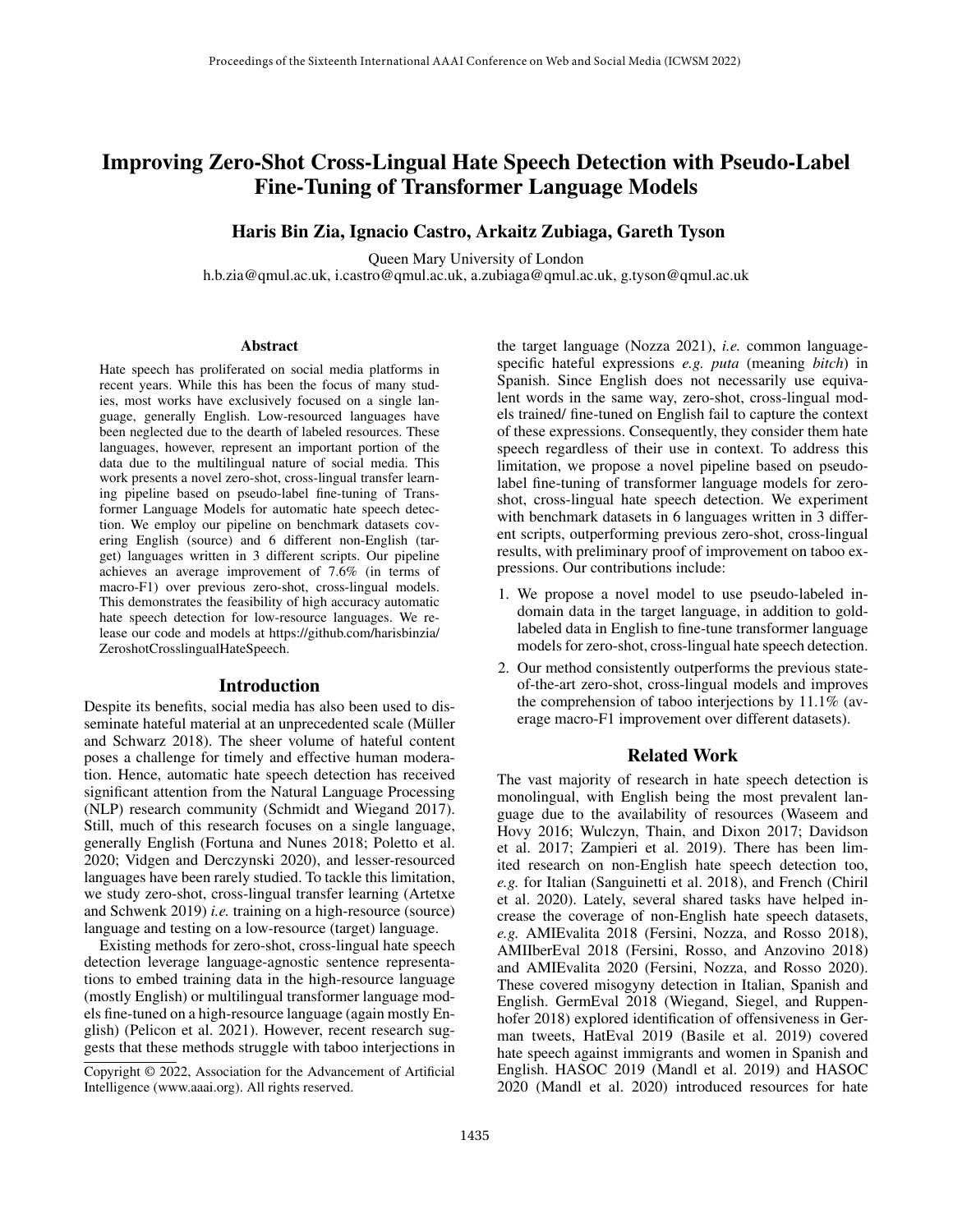speech detection in Hindi, German and English. OffensEval 2020 (Zampieri et al. 2020) featured offensive language identifcation datasets in Arabic, Danish, Greek, Turkish and English. We direct interested readers to relevant surveys for further information (Schmidt and Wiegand 2017; Fortuna and Nunes 2018; Poletto et al. 2020; Vidgen and Derczynski 2020; Pamungkas, Basile, and Patti 2021b).

Only a handful of studies have investigated zero-shot cross-lingual transfer learning for hate speech detection. Both Pamungkas and Patti (2019) and Jiang and Zubiaga (2021) proposed hybrid approaches with neural models and a multilingual lexicon to cross-domain and cross-lingual detection of abusive content. A novel attention-based classifcation block for zero-shot, cross-lingual learning was proposed by Stappen, Brunn, and Schuller (2020). They demonstrated highly competitive results on the Spanish and English subsets of HatEval 2019 (Basile et al. 2019). Bigoulaeva, Hangya, and Fraser (2021) used bilingual word embeddingbased classifers to transfer learn hate speech detection for German from English. Pamungkas, Basile, and Patti (2021a) experimented with traditional and recent neural architectures, and proposed two joint-learning hate speech detection models, using different multilingual language representations to transfer knowledge between pairs of languages.

Closest to our work is Pelicon et al. (2021) and Nozza (2021). The former use a multilingual Bidirectional Encoder Representations from Transformers (mBERT) (Devlin et al. 2018) and Language Agnostic SEntence Representations (LASER) (Artetxe and Schwenk 2019) with multilayer perceptron classifer to generalize hate speech detection from English to other languages. In contrast, the latter only fnetuned mBERT on English for hate speech detection and demonstrated that zero-shot, cross-lingual models were not able to capture target language specifc taboo interjections. Our work is different in that we exploit pseudo-labeled indomain data in target language along with gold-labeled data in English to fne-tune transformer language models that overcome the limitation of taboo expressions highlighted by Nozza (2021) and signifcantly enhances their performance in zero-shot, cross-lingual settings.

# Methodology

We propose to use the cross-lingual hate speech classifer trained on high-resource (source) language data as a teacher to obtain pseudo-labels for training monolingual hate speech model on the low-resource (target) language. The pipeline is shown in Figure 1 and consists of three main steps:

- 1. First, we fne-tune a pre-trained multilingual transformer language model on gold-labeled source language data. This gives us our zero-shot, cross-lingual teacher.
- 2. Next, we perform inference with the zero-shot, crosslingual teacher on in-domain target language data to predict labels. This generates a new psuedo-labeled dataset in the target language.
- 3. Finally, we use the in-domain target language data and its predicted (pseudo) labels to fne-tune a monolingual transformer language model pre-trained on the target lan-



Figure 1: Our proposed zero-shot, cross-lingual transfer learning pipeline for hate speech detection.

guage. This gives us our fnal classifer (zero-shot, monolingual student).

Our approach provides two main benefts: (*i*) it circumvents the need for gold-labels in the target language; (*ii*) it allows the fnal zero-shot classifer to better capture the hateful expressions (including taboo interjections) in target language.

# Experimental Setup

#### Datasets

We use English as the source and 6 other target languages: Spanish, Italian, German, Arabic, Greek and Turkish. We use HatEval 2019 (Basile et al. 2019), AMIEvalita 2018 (Fersini, Nozza, and Rosso 2018), GermEval 2018 (Wiegand, Siegel, and Ruppenhofer 2018) and OffensEval 2020 (Zampieri et al. 2020) datasets (see Table 1). To ensure consistency in experiments, we use source and target language data pertaining to the same shared task.<sup>1</sup> For each dataset, we treat the English subset as the source language and non-English as target language. We keep the original splits<sup>2</sup> for comparability with previous work.

### Pre-trained Language Models

For pre-trained language models, we rely on communitydriven Hugging Face's Model Hub.<sup>3</sup> Specifically, we use XLM-Rlarge (Conneau et al. 2019) as zero-shot, crosslingual teacher, RoBERTa for Spanish (Gutiérrez-Fandiño et al. 2021) & Greek (Papaevagelou 2021) and BERT for Italian (Polignano et al. 2019), German (Chan, Schweter, and Möller 2020), Arabic (Antoun, Baly, and Hajj 2020)  $&$ Turkish (Schweter 2020). All models are fne-tuned using Hugging Face's Transformers (Wolf et al. 2020) with input sequence length of 128, batch size of 32 and learning rate of 2e-5 for 3 epochs.

<sup>&</sup>lt;sup>1</sup>Except for GermEval 2018 dataset used in combination with OffensEval 2020 in line with previous studies.

 $2$ Note: we do not use gold-labels from non-English train and valid splits (so as to ensure zero-shot settings) but use their text to obtain pseudo-labels.

<sup>3</sup> https://huggingface.co/models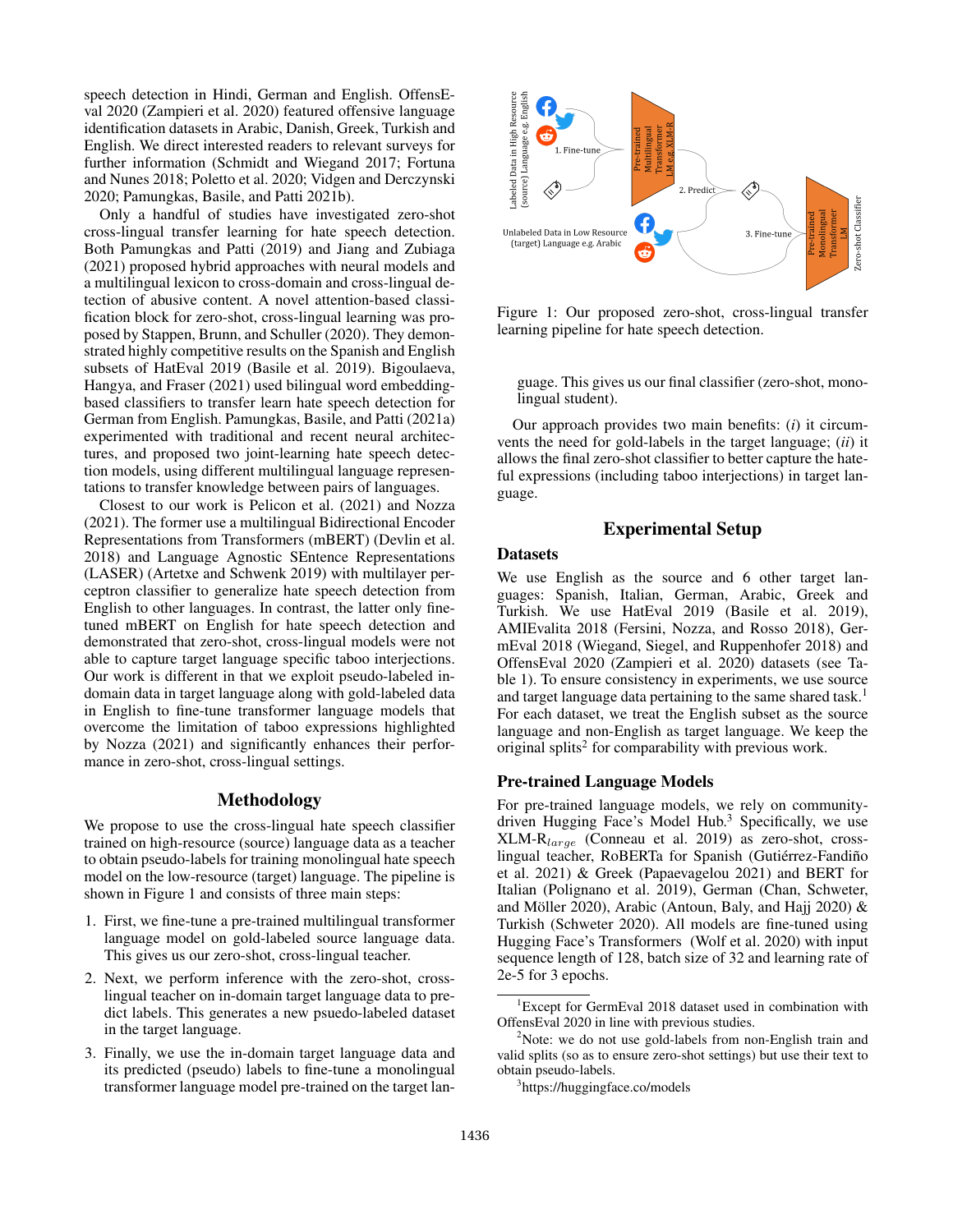| <b>Dataset</b>    | <b>Task</b>                          | <b>Labels</b>                        | Lang.     | <b>Train</b> | Valid | <b>Test</b> | <b>PIR</b> |
|-------------------|--------------------------------------|--------------------------------------|-----------|--------------|-------|-------------|------------|
| HatEval           | Hate Speech                          | - hateful                            | EN        | 9000         | 1000  | 3000        | 0.42       |
|                   | Detection                            | $0$ - non hateful                    | ES        | 4500         | 500   | 1600        | 0.41       |
| AMIEvalita        | Automatic Misogyny                   | - misogynous                         | EN        | 3600         | 400   | 1000        | 0.44       |
|                   | <b>Identification</b>                | 0 - non misogynous                   | <b>IT</b> | 3600         | 400   | 1000        | 0.46       |
| GermEval          | Offensive Language<br>Identification | 1 - offensive<br>$0$ - non offensive | DE        | 4508         | 501   | 3532        | 0.33       |
|                   |                                      |                                      | EN        | 11916        | 1324  | 860         | 0.32       |
| <b>OffensEval</b> | <b>Offensive Language</b>            | 1 - offensive                        | AR        | 7055         | 784   | 2000        | 0.19       |
|                   | <b>Identification</b>                | $0$ - non offensive                  | EL.       | 7868         | 875   | 1544        | 0.26       |
|                   |                                      |                                      | TR        | 28149        | 3128  | 3528        | 0.19       |

Table 1: Dataset Statistics. PIR is Positive Instance Rate.

#### Baselines

We compare three strong baselines, following Pelicon et al. (2021): ( $i$ ) Pre-trained XLM-R<sub>large</sub> fine-tuned only on labeled data in source (English) language (*i.e.* our zero-shot, cross-lingual teacher); (*ii*) Logistic Regression trained on language agnostic sentence embeddings LASER (Artetxe and Schwenk 2019) and LaBSE (Feng et al. 2020) using labeled data in source (English) language; and (*iii*) the previous best zero-shot, cross-lingual results for each dataset.

#### Results

The results (macro-F1 scores) are given in Table 2. The pseudo-label fne-tuned model outperforms its teacher in all settings. The largest improvement is for OffensEval-EL, where the macro-F1 increases from 0.67 to 0.72 (7.46%). The smallest improvement (2.08%) is observed in AMIEvalita-IT. This may be attributed to the uniqueness of the task for which the Italian model was trained (*i.e.* automatic misogyny identifcation) as language models are less likely to capture such features during pre-training. On average, the proposed method achieves 4.5% macro-F1 improvement over its teacher, 20.5% over logistic regression classifers and 7.6% over previous state-of-the-art models.

*Analysis of Taboo Expressions.* We next seek to understand *why* our approach outperforms prior baselines. Nozza (2021) demonstrated that zero-shot, cross-lingual models fne-tuned only on source (English) language data fail to capture target language specifc taboo expressions such as *puta* (meaning *bitch*) in Spanish and *porca* (meaning *slut*) in Italian. While derogatory for women, these words are often used as intensifers in non-hateful contexts *e.g. hijo de puta* (meaning *son of a bitch*) and *porca puttana* (meaning *holy shit*).

Following (Nozza 2021), we also analyze the performance of our proposed pseudo-label fne-tuned model on texts containing taboo expressions and compare it with zeroshot, cross-lingual teacher that is fne-tuned on English only. Specifcally, we examine expressions *puta* and *porca* in the test subsets of HatEval-ES and AMIEvalita-IT.4

Figure 2 shows the LIME (Ribeiro, Singh, and Guestrin 2016) explanation of an example non-hateful Spanish tweet

wrongly classifed by zero-shot, cross-lingual teacher and correctly classifed by our zero-shot, monolingual student model. The teacher model gives high hateful importance to term like *puta* regardless of its context as it considers the literal meaning of individual words. On the contrary, our proposed method teach the model that *puta* is a taboo expression and does not imply hatefulness in this particular context. The explanation also reveal our model's ability to assign correct importance to non-hateful words *e.g.* teacher model considers the word *estudiar* (meaning *study*) as hateful whereas our model correctly identifes it as non-hateful.



Figure 2: LIME explanations of predictions of a non-hateful Spanish tweet by (a) zero-shot, cross-lingual teacher and (b) zero-shot, monolingual student. English translation: "shut up and study son of a bitch".

To further exemplify this fnding, in Table 3 we report the macro-F1 of zero-shot, monolingual student and its teacher in predicting the labels of tweets containing taboo expressions *puta* and *porca* in the test subsets of HatEval-ES and AMIEvalita-IT respectively. On average, the student model increases the macro-F1 by 11.1%. These numbers show that our proposed method understands these general exclamations with much better accuracy and thus limits the number

<sup>&</sup>lt;sup>4</sup>The reason we restrict our analysis to HatEval-ES and AMIEvalita-IT is because remaining datasets are tagged for offensive language identifcation task thus any occurrence of taboo expression must be in the positive class irrespective of the context.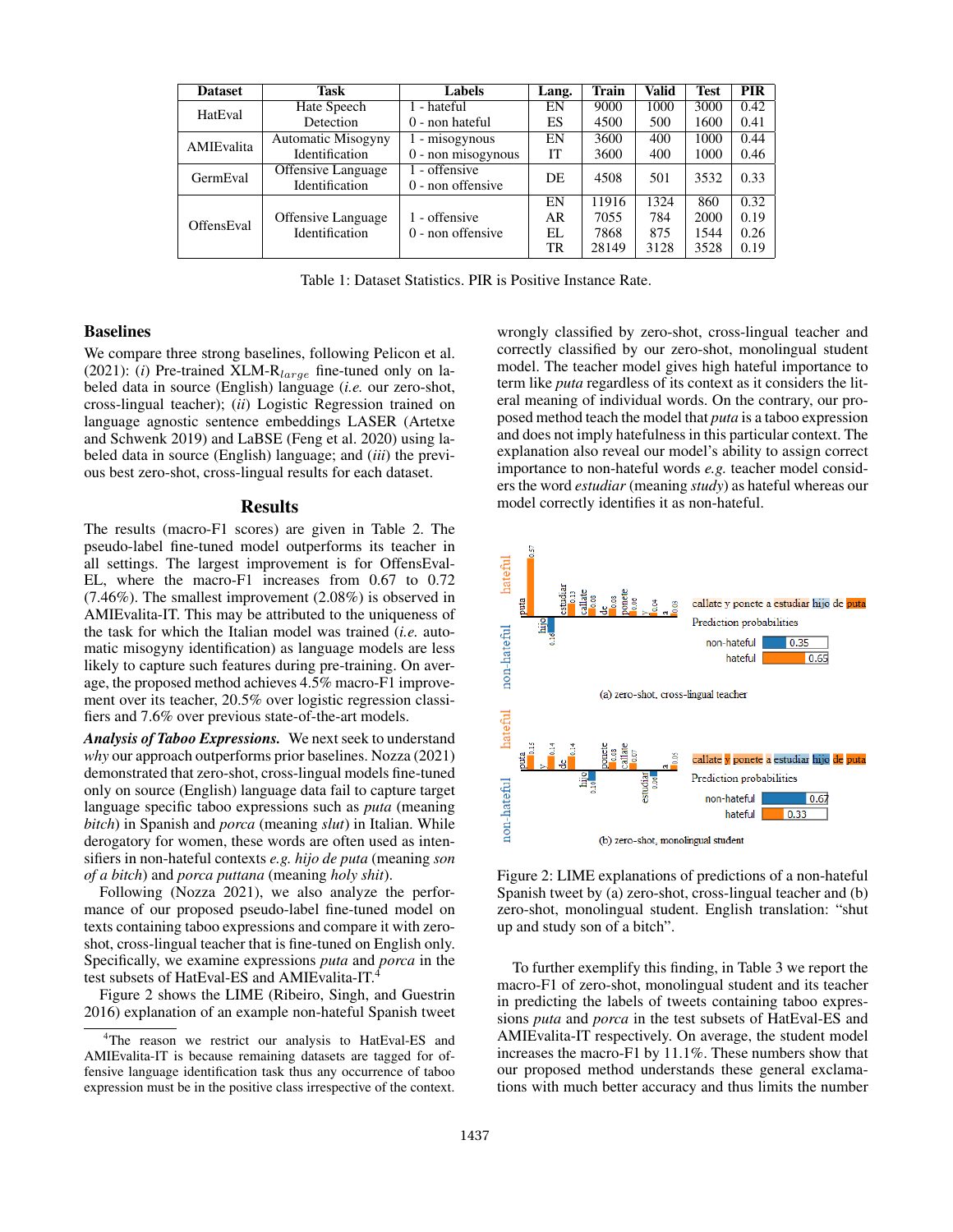|                | Previous zero-shot,             | <b>Embeddings</b> |              | Zero-shot,               | Zero-shot,             |
|----------------|---------------------------------|-------------------|--------------|--------------------------|------------------------|
| <b>Dataset</b> | cross-lingual results           | <b>LaBSE</b>      | <b>LASER</b> | cross-lingual<br>teacher | monolingual<br>student |
| HatEval-ES     | 0.65 (Nozza 2021)               | 0.63              | 0.67         | 0.70                     | 0.73                   |
| AMIEvalita-IT  | 0.48 (Pamungkas and Patti 2019) | 0.47              | 0.32         | 0.48                     | 0.49                   |
| GermEval-DE    | 0.70 (Pelicon et al. 2021)      | 0.64              | 0.64         | 0.72                     | 0.76                   |
| OffensEval-AR  |                                 | 0.68              | 0.70         | 0.77                     | 0.81                   |
| OffensEval-EL  | -                               | 0.58              | 0.56         | 0.67                     | 0.72                   |
| OffensEval-TR  |                                 | 0.62              | 0.58         | 0.70                     | 0.72                   |

Table 2: Experiment results (macro-F1) for all proposed and baseline models.

| Term  | <b>Frequency</b> | Zero-shot<br>teacher | Zero-shot<br>student |
|-------|------------------|----------------------|----------------------|
| puta  | 565 (35.3%)      | 0.68                 | 0.75                 |
| porca | 306 $(30.6\%)$   | 0.25                 | 0.28                 |

Table 3: Macro-F1 on tweets with taboo expressions.

of false positives.

## Conclusion & Future Work

This paper proposes a novel pipeline based on pseudolabel fne-tuning of transformer language models for zeroshot, cross-lingual hate speech detection. Experimenting on benchmark datasets containing English and 6 different non-English languages, our approach not only outperforms previous zero-shot, cross-lingual models but also overcomes their limitation by improving detection of taboo expressions.

As part of future steps, we plan to expand our work to other low-resource languages such as Urdu, Indonesian etc., as well as other task types such as toxicity and racism detection. We would also like to analyze the performance of recently released larger multilingual transformer language models XLM- $R_{XL}$  and XLM- $R_{XXL}$  (Goyal et al. 2021) as a zero-shot, cross-lingual teacher. Finally, we plan to investigate the primacy of English as source language in zero-shot, cross-lingual hate speech detection.

#### References

Antoun, W.; Baly, F.; and Hajj, H. 2020. Arabert: Transformer-based model for arabic language understanding. *arXiv preprint arXiv:2003.00104*.

Artetxe, M.; and Schwenk, H. 2019. Massively multilingual sentence embeddings for zero-shot cross-lingual transfer and beyond. *Transactions of the Association for Computational Linguistics*, 7: 597–610.

Basile, V.; Bosco, C.; Fersini, E.; Debora, N.; Patti, V.; Pardo, F. M. R.; Rosso, P.; Sanguinetti, M.; et al. 2019. Semeval-2019 task 5: Multilingual detection of hate speech against immigrants and women in twitter. In *13th International Workshop on Semantic Evaluation*, 54–63. Association for Computational Linguistics.

Bigoulaeva, I.; Hangya, V.; and Fraser, A. 2021. Cross-Lingual Transfer Learning for Hate Speech Detection. In *Proceedings of the First Workshop on Language Technology for Equality, Diversity and Inclusion*, 15–25.

Chan, B.; Schweter, S.; and Möller, T. 2020. German's Next Language Model. *arXiv preprint arXiv:2010.10906*.

Chiril, P.; Moriceau, V.; Benamara, F.; Mari, A.; Origgi, G.; and Coulomb-Gully, M. 2020. An annotated corpus for sexism detection in French tweets. In *Proceedings of The 12th Language Resources and Evaluation Conference*, 1397–1403.

Conneau, A.; Khandelwal, K.; Goyal, N.; Chaudhary, V.; Wenzek, G.; Guzmán, F.; Grave, E.; Ott, M.; Zettlemoyer, L.; and Stoyanov, V. 2019. Unsupervised crosslingual representation learning at scale. *arXiv preprint arXiv:1911.02116*.

Davidson, T.; Warmsley, D.; Macy, M.; and Weber, I. 2017. Automated hate speech detection and the problem of offensive language. In *Proceedings of the International AAAI Conference on Web and Social Media*.

Devlin, J.; Chang, M.-W.; Lee, K.; and Toutanova, K. 2018. Bert: Pre-training of deep bidirectional transformers for language understanding. *arXiv preprint arXiv:1810.04805*.

Feng, F.; Yang, Y.; Cer, D.; Arivazhagan, N.; and Wang, W. 2020. Language-agnostic bert sentence embedding. *arXiv preprint arXiv:2007.01852*.

Fersini, E.; Nozza, D.; and Rosso, P. 2018. Overview of the evalita 2018 task on automatic misogyny identifcation (ami). *EVALITA Evaluation of NLP and Speech Tools for Italian*, 12: 59.

Fersini, E.; Nozza, D.; and Rosso, P. 2020. AMI@ EVALITA2020: Automatic Misogyny Identifcation. In *EVALITA*.

Fersini, E.; Rosso, P.; and Anzovino, M. 2018. Overview of the Task on Automatic Misogyny Identifcation at IberEval 2018. *IberEval@ SEPLN*, 2150: 214–228.

Fortuna, P.; and Nunes, S. 2018. A survey on automatic detection of hate speech in text. *ACM Computing Surveys (CSUR)*, 51(4): 1–30.

Goyal, N.; Du, J.; Ott, M.; Anantharaman, G.; and Conneau, A. 2021. Larger-Scale Transformers for Multilingual Masked Language Modeling. *arXiv preprint arXiv:2105.00572*.

Gutiérrez-Fandiño, A.; Armengol-Estapé, J.; Pàmies, M.; Llop-Palao, J.; Silveira-Ocampo, J.; Carrino, C. P.;